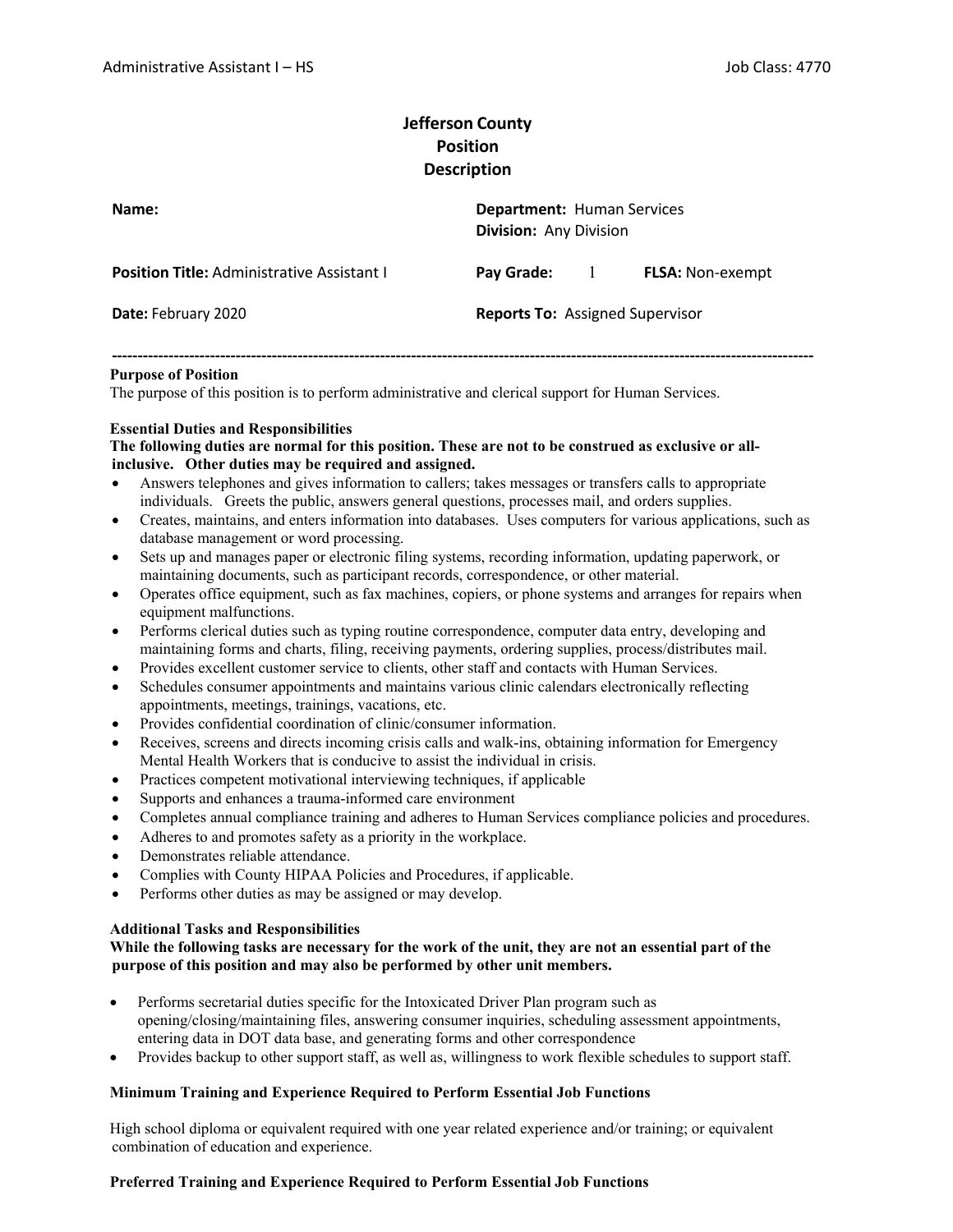One to two years related experience and/or training; or associate's degree; or equivalent combination of education and experience.

## **Other Requirements – Certificates/Licensures**

None.

## **Knowledge, Skills, Abilities**

- Ability to meet stringent deadlines and to accurately perform and complete written and oral procedures applicable to assigned duties.
- Ability to reliably and predictably carry out one's duties.
- Ability to read and interpret documents such as safety rules, operating and maintenance instructions, and procedure manuals.
- Ability to write routine reports and correspondence.
- Ability to speak effectively before groups of customers or employees of organization.
- Ability to add, subtract, multiply, and divide in all units of measure, using whole numbers, common fractions, and decimals.
- Ability to compute rate, ratio, and percent and to draw and interpret bar graphs.
- Ability to deal with problems involving a few concrete variables in standardized situations.
- Ability to work effectively with individuals and families to assist them in solving physical, mental, and social problems, with members of the mental health team and other allied professionals.
- Ability to work with challenging situations where clients may be hostile or aggressive.
- Ability to add, subtract, multiply, and divide in all units of measure, using whole numbers, common fractions, and decimals.
- Ability to compute rate, ratio, and percent and to draw and interpret bar graphs.
- Ability to apply common sense understanding to carry out detailed but uninvolved written or oral instructions.
- Ability to deal with problems involving a few concrete variables in standardized situations.
- Knowledge of accurate record-keeping and accounting and bookkeeping processes in accordance with regulatory mandates and economic practicality.
- Knowledge of County government organization and operation and interrelationships between governments and the community.
- Knowledge of accounting principles and practices, accounts payable, and payroll practices.
- Knowledge of laws, government regulations, and agency rules as they relate to government accounting and budgeting.
- Knowledge of principles and processes for providing customer service. This includes customer needs assessment, meeting quality standards for services, and evaluation of customer satisfaction.
- Knowledge of administrative practices and procedures; business English, spelling, grammar; operation of office equipment; word processing, databases, scanning, presentation, and spreadsheet software.
- Skill in prioritizing workload, developing action plans and meeting deadlines.
- Skill in operating a personal computer, laptop, and other department office equipment using applicable department software, Microsoft products, web-based systems, and performing data entry.

# **Supervision**

None.

# **Physical Demands**

The physical demands described here are representative of those that must be met by an employee to successfully perform the essential duties and responsibilities of this job. Reasonable accommodations may be made to enable individuals with disabilities to perform the essential duties and responsibilities.

While performing the duties of this position, the employee is regularly required to sit; use hands to finger, grasp, handle, or feel; reach with hands and arms and talk or hear. The employee is occasionally required to stand; walk; climb or balance and stoop, kneel, crouch, or crawl. Lifting, moving, pushing or pulling up to 10 pounds does not generally occur, but may occur when lifting boxes, books or paper.

Specific vision abilities required by this job include close vision, color vision, depth perception and ability to adjust focus, distance vision.